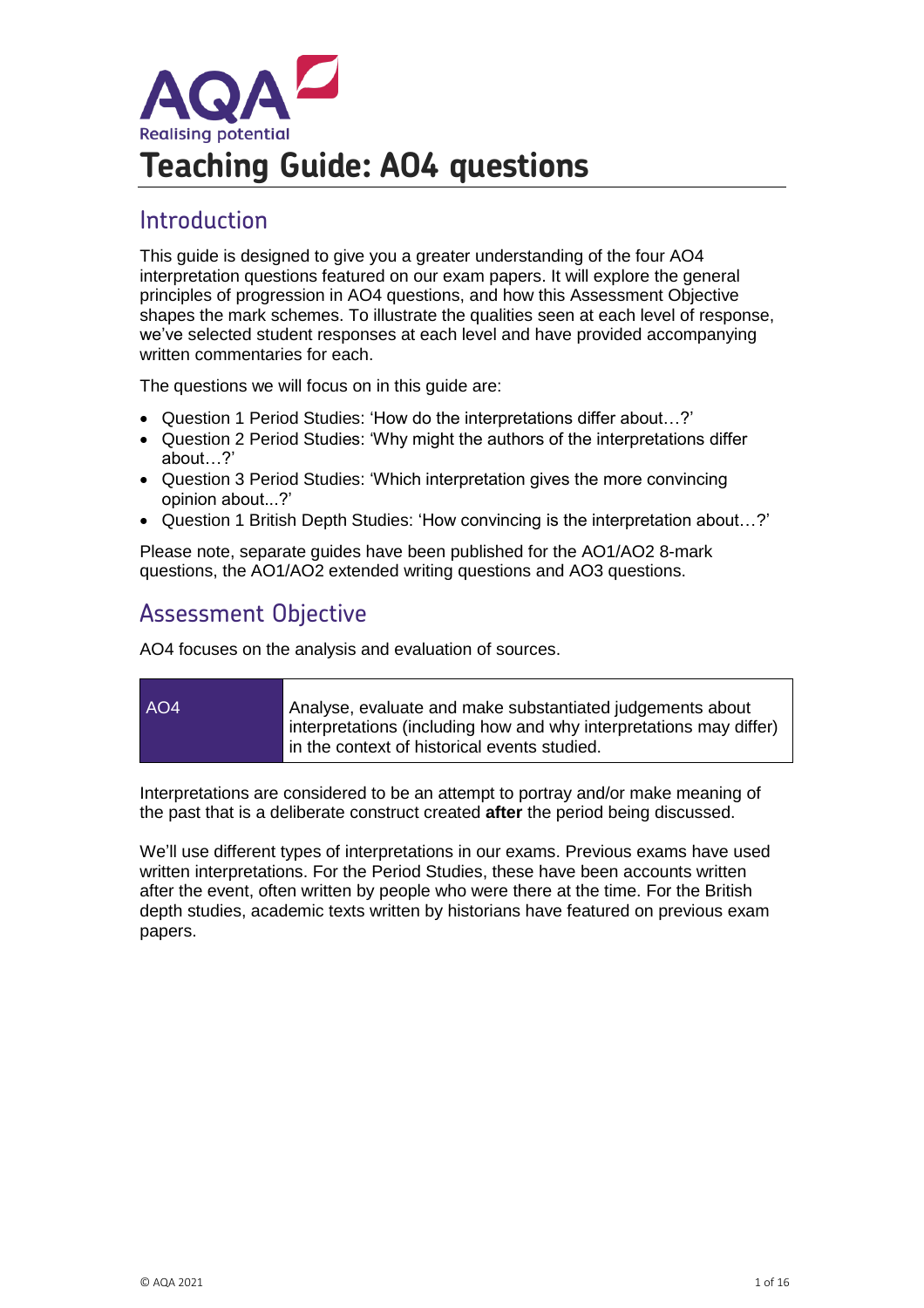# What AO4 means in the classroom

AO4 questions ask students to use three key elements associated with analysis and evaluation of interpretations:

| Content                                                   | What is the interpretation saying?<br>What is the message?<br>Does it have a particular point to make?                                                                                                                                                                                                       |
|-----------------------------------------------------------|--------------------------------------------------------------------------------------------------------------------------------------------------------------------------------------------------------------------------------------------------------------------------------------------------------------|
| Provenance (relevant<br>for Q2 on period<br>studies only) | Who was the author/artist of the interpretation?<br>$\bullet$<br>Who was its intended audience?<br>How does this affect the interpretation's motive or<br>٠<br>purpose?<br>How does the time and place in which the interpretation<br>was created, influence the motive or purpose of the<br>interpretation? |
| <b>Historical context</b>                                 | How does the interpretation relate to students'<br>understanding and knowledge of the historical period?<br>How does their knowledge and understanding explain<br>the features of the interpretation?                                                                                                        |

# What are the key principles of progression for AO4 questions?

As for all other questions on the assessment, responses to AO4 questions must link their analysis and evaluation to the given issue in the question in order to progress to the upper levels of the mark scheme. Also, with the exception of Question 1 on the Period Studies, relevant knowledge and understanding must be used in order to explain the features of the interpretation(s) and to place the interpretation(s) in context.

To exemplify how these principles influence progression in responses to AO4 interpretation questions, it may be helpful to think in terms of a commonly used writing structure such as Point – Evidence – Explain (PEE). To avoid confusion, we'll focus for the time being on progression in the 8-mark 'convincing' questions, though we will return to the 4-mark 'How do the interpretations differ?' and 'Why do the interpretations differ?' questions later in this pack**.**

- At a Basic level (Level 1), students are able to identify features of the interpretation and may show basic understanding of the opinions expressed. At Level 1, answers may include knowledge that is related to the enquiry topic specified in the question.
- At a Simple level (Level 2), students can make a simple inference or point (P) about the interpretation(s) and will support it with relevant knowledge and understanding or some further expansion (E) of the point only. The understanding will remain implicit because the connections between points and evidence/expansion are not made explicit through a relevant explanation.
- At a Developed level (Level 3), students will provide inferences or points (P) about the interpretation(s). They will demonstrate developed reasoning by supporting at least one of these points with relevant knowledge and understanding (E) and explanation (E) which is linked directly to the question.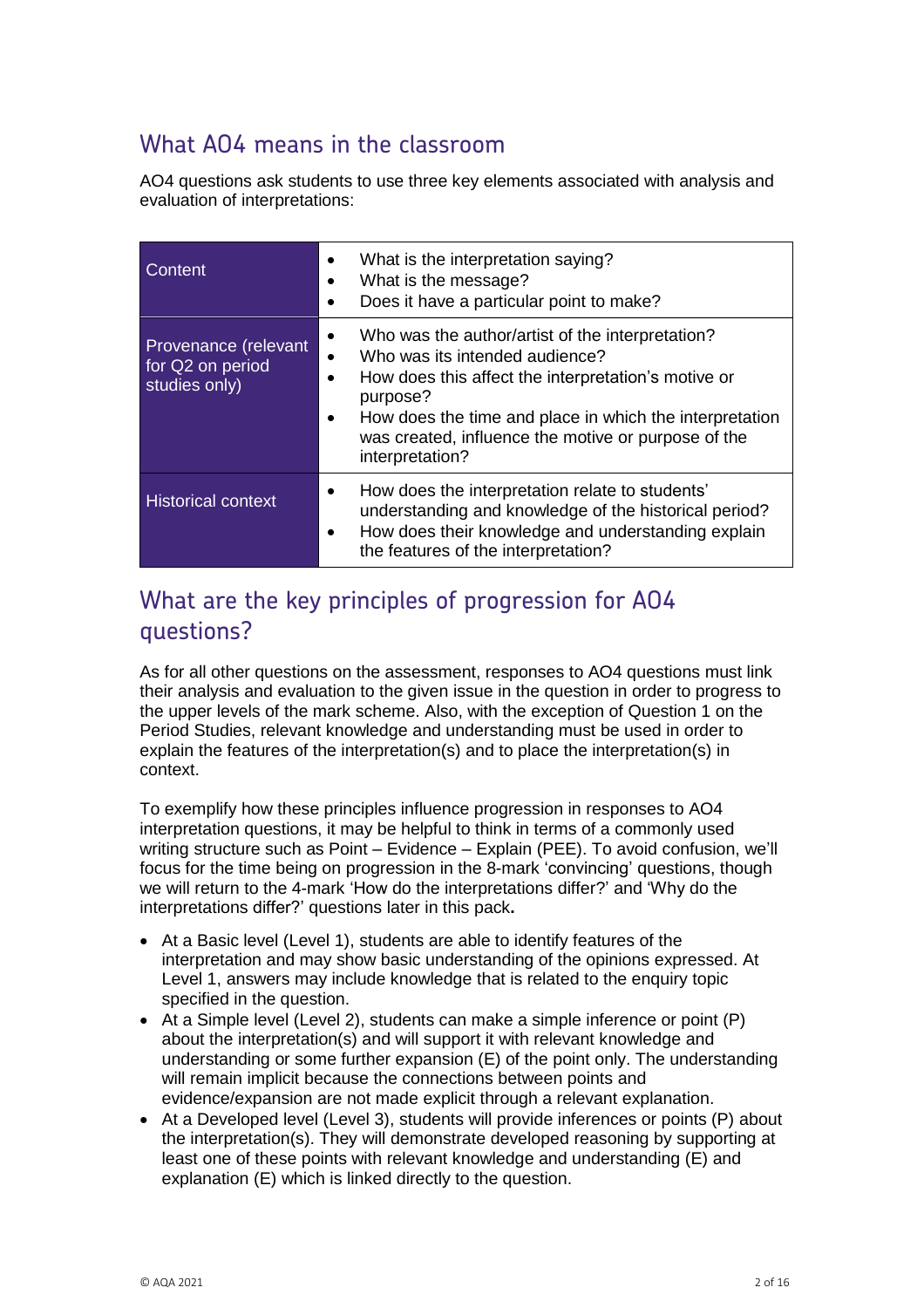Note: for the 'convincing' question on the Period Studies, students must address both interpretations to progress to Level 3 and Level 4.

• At a Complex level (Level 4), responses will build on the qualities shown at Level 3 above by also making a substantiated judgement about the interpretation(s). The judgement will be supported by reasoning, and relevant knowledge and understanding.

# What is a 'substantiated judgement' in AO4 questions?

A 'substantiated judgement' contains complex reasoning that is backed up by historical knowledge and understanding. A judgement about an interpretation or interpretations might be complex in the way that it questions or explores the typicality of the interpretation(s), or the range, comprehensiveness or accuracy of the interpretation(s). It may show understanding of the interpretation(s) in a broader historical context. It may also show an appreciation and exploration of a broad argument expressed in the interpretation(s), or it may address an abstract, substantive concept in relation to the interpretation(s).

Where the question requires students to evaluate two interpretations, students will often come to a judgement about which interpretation is more convincing about the issue in the question. However, it is frequently a characteristic of Level 4, and perfectly acceptable that the judgement appreciates the validity of both interpretations. It may seek to reconcile them or recognise aspects of both interpretations that are convincing or valid, and there may be judgements about each interpretation within the response.

# What about challenging an interpretation?

It is not necessary for your students to challenge or look at the limitations of an interpretation in order to form a judgement. Much like for AO3 questions, students tend to produce stronger responses when they are positive with the interpretation(s) and explain how it is/ they are convincing, whereas points about limitations often take the form of an assertion or are only partially relevant.

An evaluation that challenges or addresses the limitations of an interpretation will, of course, be credited, though only if this is supported by knowledge and reasoning that is relevant to the focus of the question. However, limitations are not required or expected in order for a student to access the higher levels of the mark scheme. In all cases, students should focus on what is in the interpretation(s), rather than what is not included. Excessive commentary on what is not included in the interpretation(s) is very likely to produce an answer that is not relevant to the question set.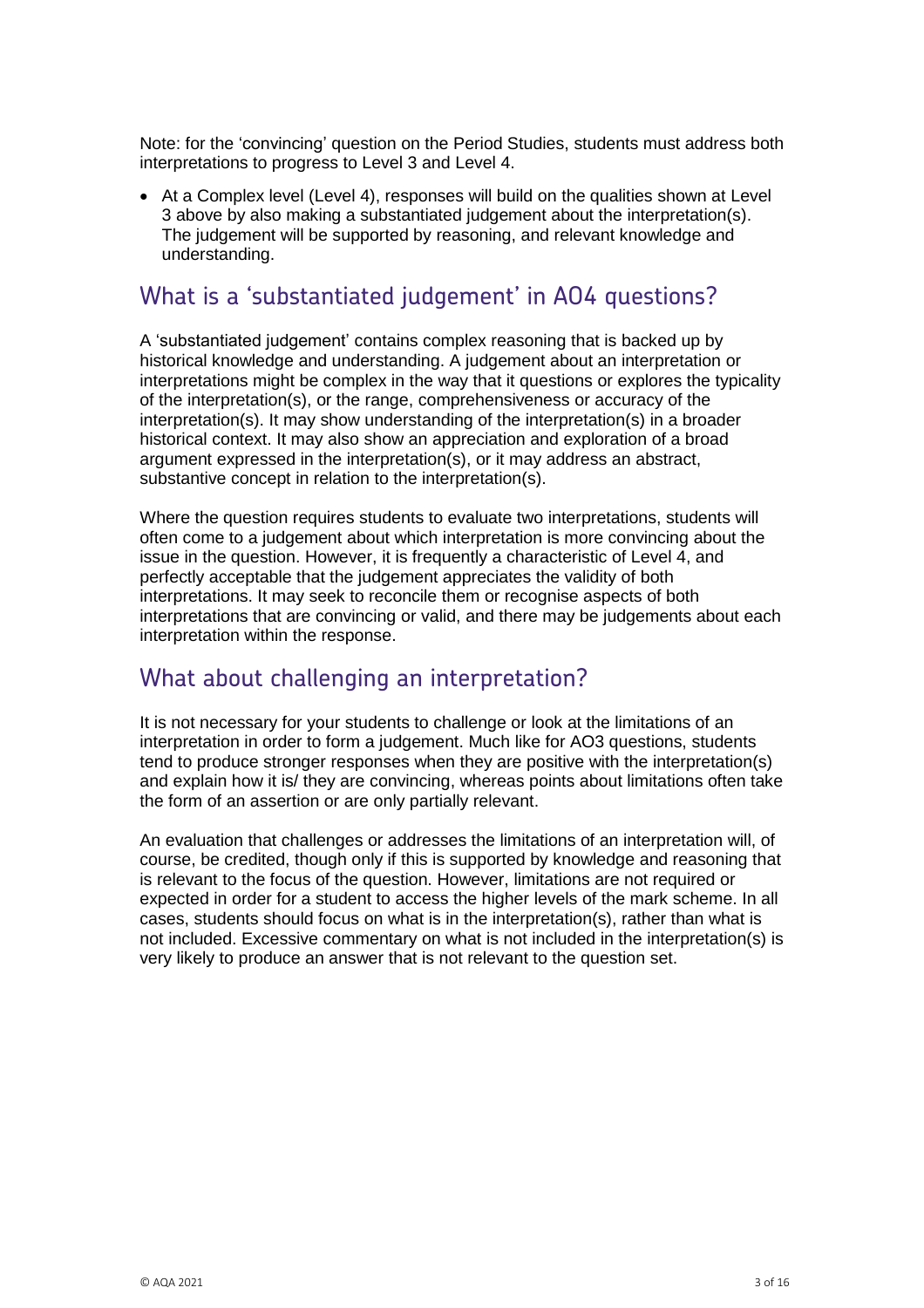# Question 1 Period Studies 'How do the interpretations differ about…?'

This 4 mark question requires students to explain how the content of the interpretations differs concerning the issue in the question. Students need to identify and explain one difference between the two interpretations in their response.

The examples below draw from *1A/B Germany 1890-1945…* and demonstrate qualities shown at each level of the mark scheme for this question type.

Beginning with the 2020 examinations series, the wording of this question has been altered to encourage students to focus on the content of the interpretation. The student responses beginning on the following page are taken from the June 2019 papers and we have updated this question to reflect the new wording.

### **Question**

Q1. How does **Interpretation B** differ from **Interpretation A** about the Stresemann era (1924-1929)?

Explain your answer based on what it says in **Interpretations A** and **B.**

**[4 marks]**

### **Interpretations**

**Interpretation A** Adapted from William Shirer's book, 'The Rise and Fall of the Third Reich', 1960.

**Interpretation B** Adapted from 'Account Settled' by Hjalmar Schacht, 1948.

To locate the interpretations, please refer to Paper 1 Section A/B: Germany, 1890- 1945: Democracy and dictatorship, Interpretations Booklet from June 2019.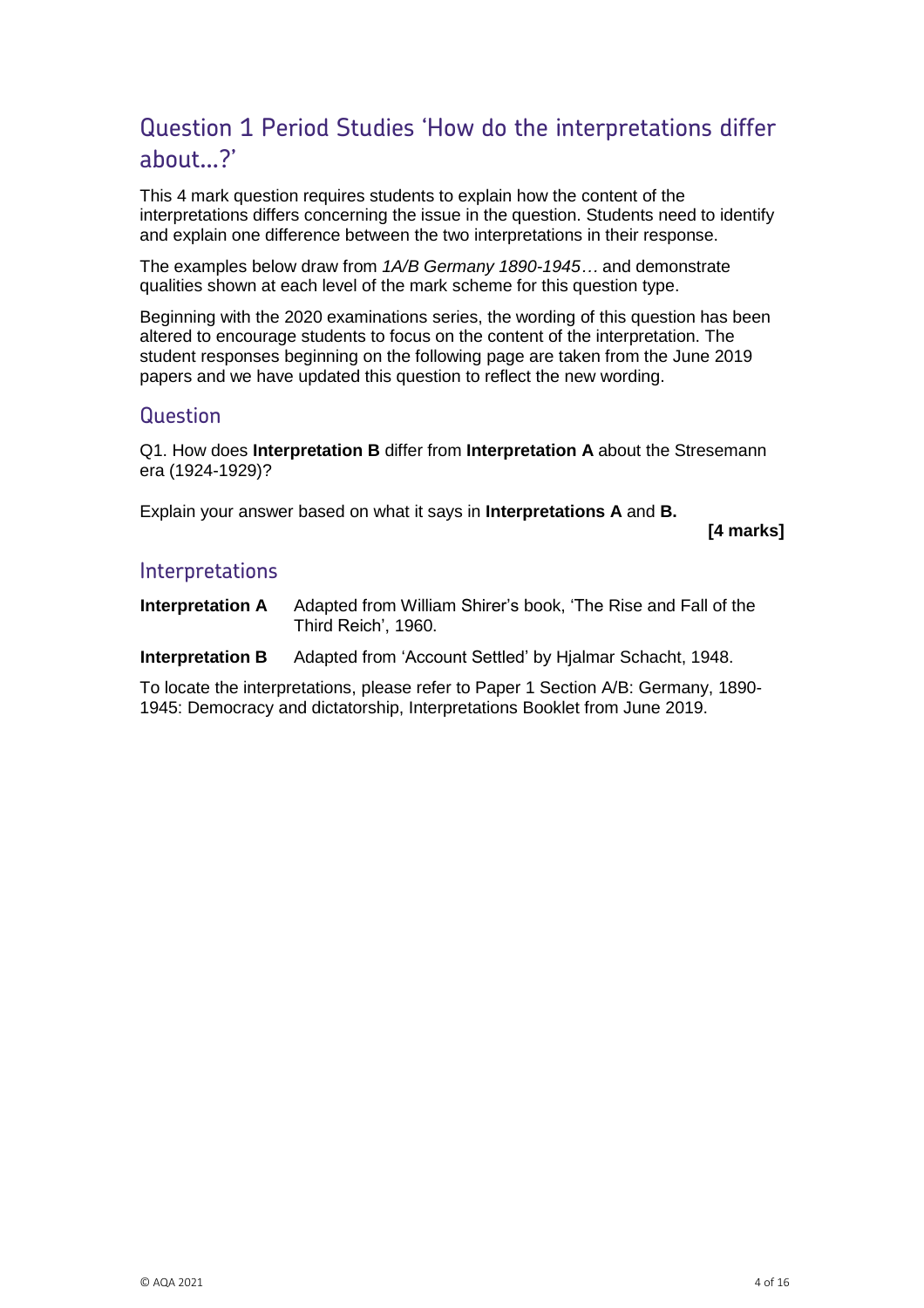### June 2019 1A/B Germany 1890-1945: Democracy to Dictatorship

Interpretation A is an American journalist, whereas interpretation B is from the German national bank. The interpretations are different because one view is saying that the loans were a good thing. It helped rebuild Germany, but the other view is that the money was wasted and pointless.

The response is credited at Level 1 because it identifies a difference based on the content of both interpretations. It recognises that Interpretation A takes a positive view of the loans organised in the Stresemann era whereas Interpretation B is critical. The response remains at Level 1 because the explanation of the difference is implicit.

L1: 2 marks

# Level 2 response

### June 2019 1A/B Germany 1890-1945: Democracy to Dictatorship

Interpretation A is all about the benefits of Stresemann being in power and is all about how he rebuilt Germany to be even better than it was before. For example, the loans Stresemann borrowed from America meant they had money for luxuries such as stadiums and theatres. This differs from interpretation B which is about the disadvantages and long term effects that would affect Germany as a result of taking loans from America. This is because eventually, these loans had to be paid back which Germany could not afford to do, and this caused them to regress because unemployment rose and businesses failed as a result of the Great Depression.

At Level 2, responses explain a difference between the two interpretations in relation to the issue in the question, and support the explanation using the content of both interpretations. Responses at this level are often specific about a way in which the interpretations differ, or what it is they differ about. This response is therefore credited at top Level 2 because it goes beyond identifying differences by contrasting the benefits of the loans as expressed in Interpretation A, to the long term disadvantages caused by the loans as expressed in interpretation B.

L2: 4 marks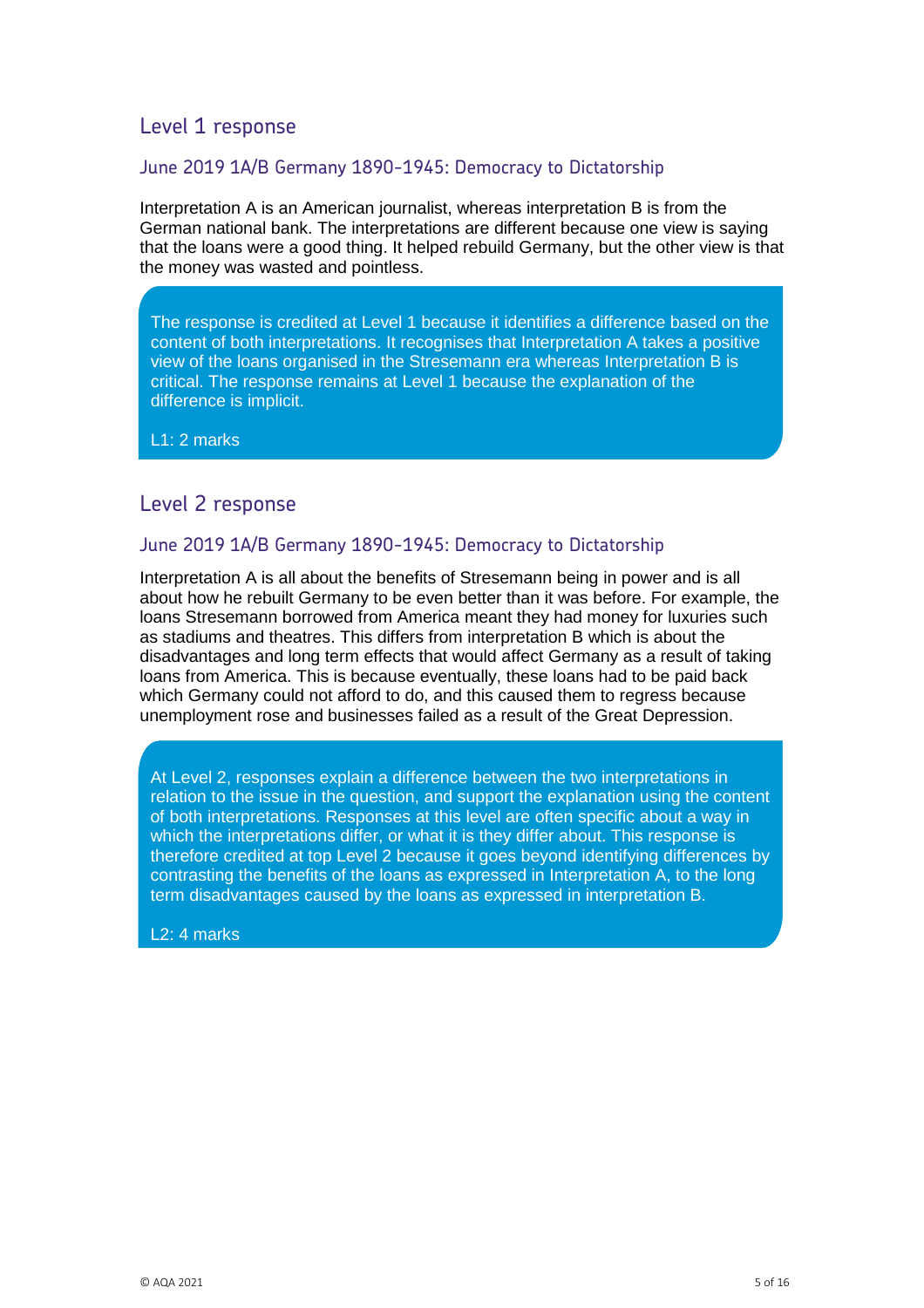# Question 2 Period Studies 'Why might the authors of the interpretations differ about….?'

This 4 mark question requires students to explain why the authors of the interpretation might have different views about a given issue. Students need to use the provenance of interpretations, and relevant knowledge and understanding in support of their explanation(s). In doing so, they may refer to aspects of provenance such as the authors' experiences and/or beliefs, their purposes and/or audiences, the time and place of writing and their access to information.

The examples below draw from *1A/B Germany 1890-1945…* and demonstrate qualities shown at each level of the mark scheme for this question type.

### Question

Q2. Why might the authors of **Interpretations A** and **B** have a different interpretation about the Stresemann era (1924-1929)?

Explain your answer using **Interpretations A** and **B** and your contextual knowledge.

### **[4 marks]**

### Interpretations

**Interpretation A** Adapted from William Shirer's book, 'The Rise and Fall of the Third Reich', 1960.

**Interpretation B** Adapted from 'Account Settled' by Hjalmar Schacht, 1948.

To locate the interpretations, please refer to Paper 1 Section A/B: Germany, 1890- 1945: Democracy and dictatorship, Interpretations Booklet from June 2019.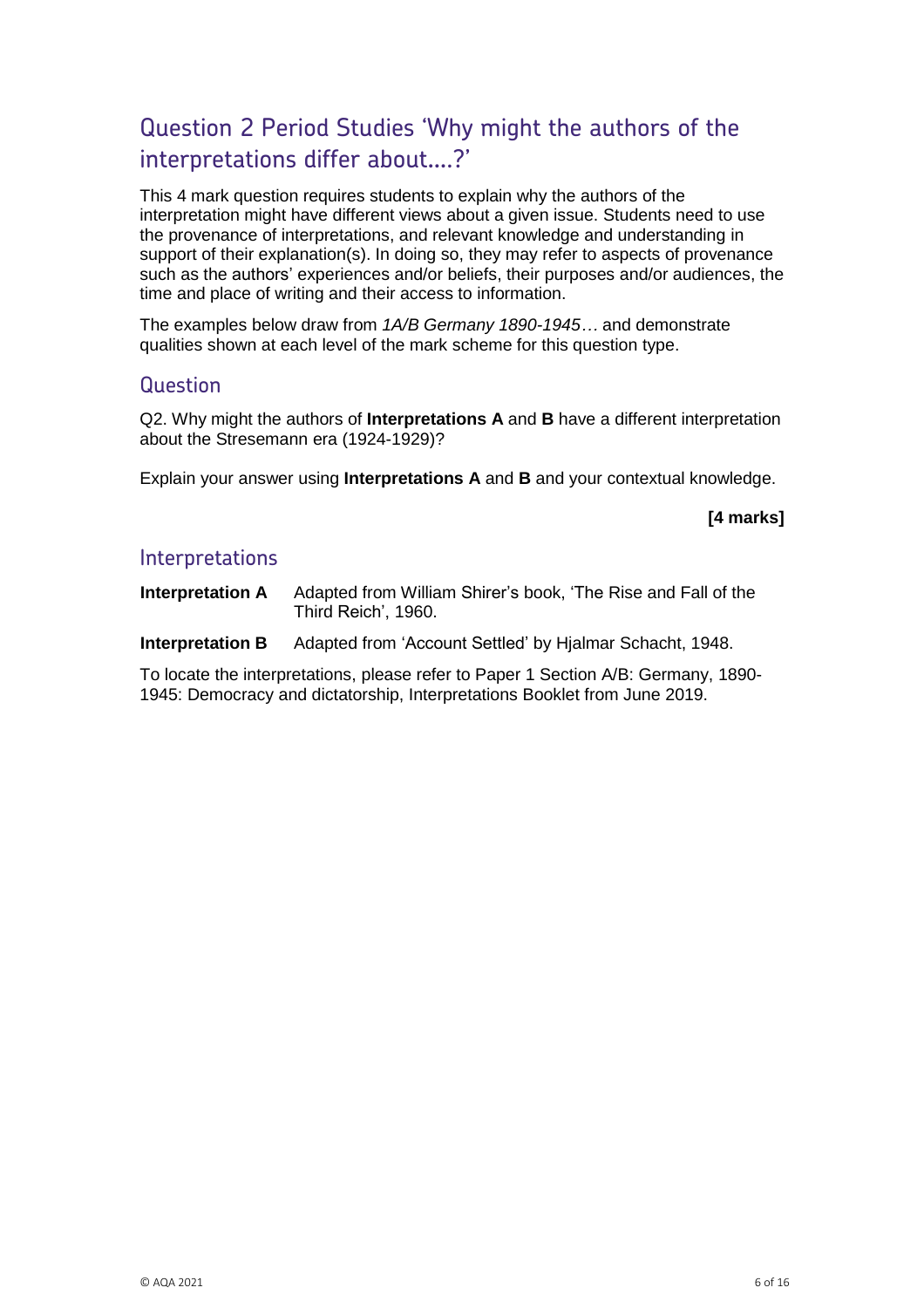### June 2019 1A/B Germany, 1890-1945: Democracy to Dictatorship

Interpretation A is written by an American journalist called Shirer. He describes how the money coming from America has helped Germany. Interpretation A therefore shows how great of a country America is which will boost its power and wealth. However, interpretation B was written by the President of the German National Bank, Schacht, who says that borrowing money and getting loans can cause problems and don't always have a positive effect.

At this level, responses often identify one or more relevant reason why the interpretations differ about the issue in the question, but the reasoning behind their choice will often require further substantiation using relevant contextual knowledge. This response is, therefore, credited at Level 1 because it identifies relevant aspects of the provenance of both interpretations relating to the authors' background and professions. The explanation as to why they differ is left implicit.

L1: 2 marks

### Level 2 response

### June 2019 1B Germany, 1890-1945: Democracy and Dictatorship

Interpretation B is by the ex-President of the German Bank. This suggests that he knew a lot about the economy at the time whereas Shirer was only an American journalist so he didn't have as much insight and only saw the impact on people rather than the economy as a whole. Further, Shirer is American, therefore he might be more inclined to speak of the positive aspects of American involvement in German affairs. Also, being a journalist, he might try to exaggerate the impact to engage readers. Schacht, on the other hand, is more likely to be speaking from a political and economic perspective, being an economist.

At this level (Level 2), responses will provide reasoning and supporting contextual knowledge to explain why the interpretations differ about the issue in the question. This response references the background and nationality of the author of Interpretation A to explain his purpose, and contrasts this with the professional background and approach taken by the author of Interpretation B. It is, therefore, credited at the top of Level 2.

#### L2: 4 marks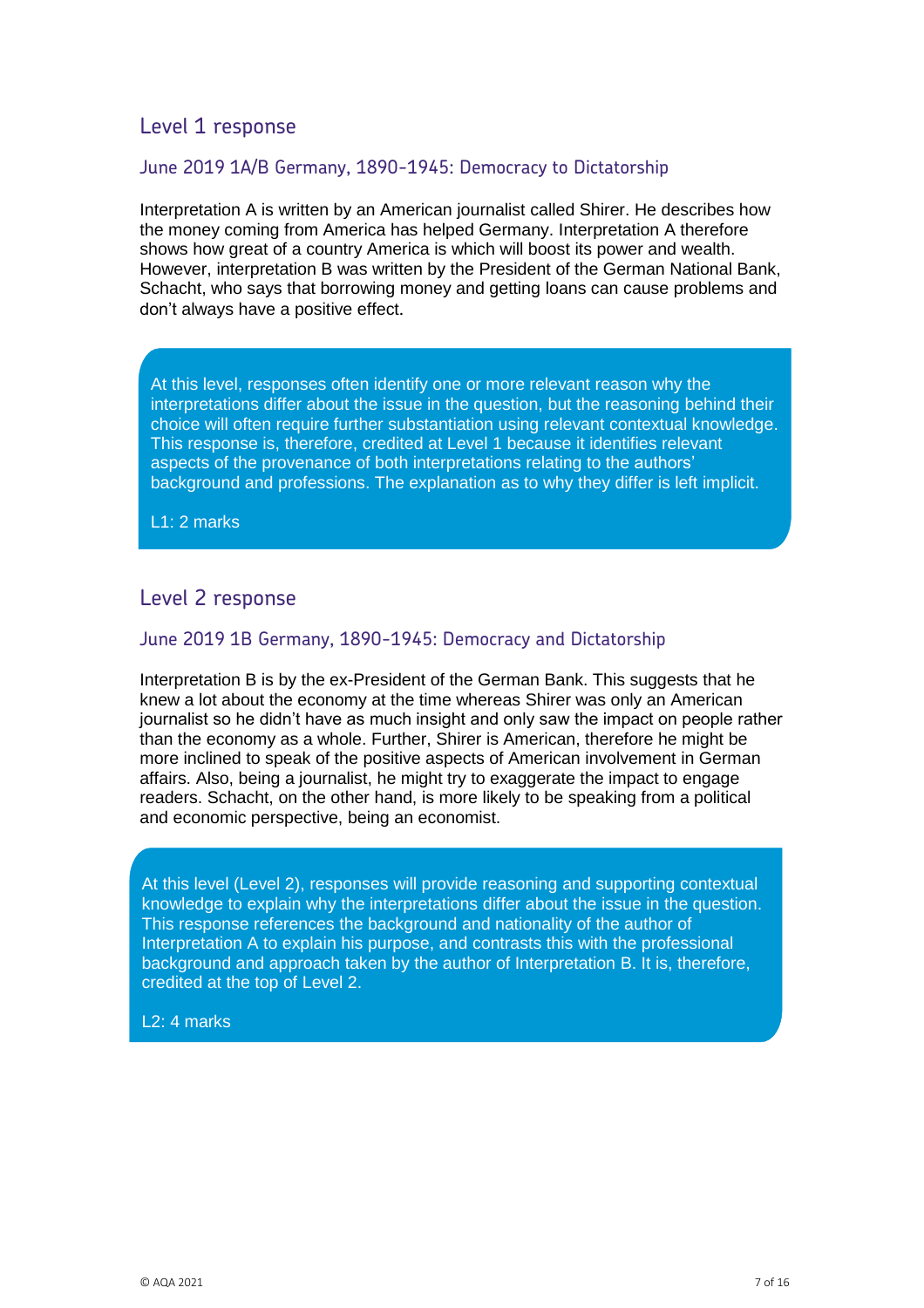# Question 3 Period studies: 'Which interpretation gives the more convincing opinion about…'

This 8 mark question requires students to evaluate which interpretation is more convincing in relation to the given issue in the question using the content of the interpretations and the student's own contextual knowledge and understanding. Both interpretations must be addressed, and responses must contain a substantiated judgement in order to be credited at the highest level.

The examples below draw from *1A/B Germany 1890-1945…* and demonstrate qualities shown at each level of the mark scheme for this question type.

Beginning with the 2020 examinations series, the wording of this question has been altered to encourage students to focus on the content and what the interpretations say in relation to the question. While some credit at the lower levels is given to evaluation based on provenance, students should be reminded to concentrate on the opinions expressed and what it says in the interpretations about the issue in the question, as only the evaluation of content is credited at the higher levels.

The student responses beginning on the following page are taken from the June 2019 papers and we have updated this question to reflect the new wording.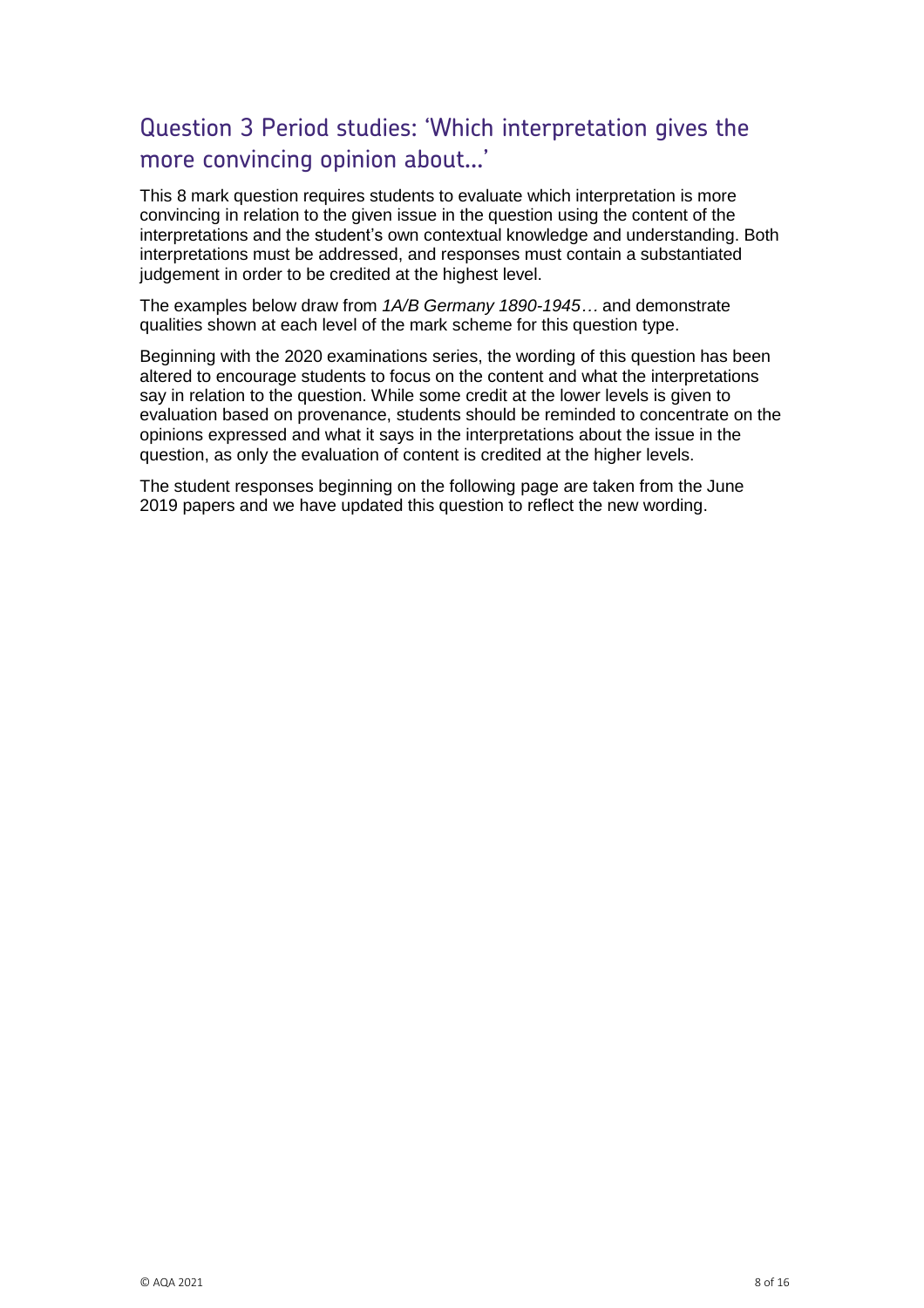## **Question**

Q3 Which interpretation gives the more convincing opinion about the Stresemann era (1924-1929)?

Explain your answer based on your contextual knowledge and what it says in Interpretations A and B.

### **[8 marks]**

### Interpretations

**Interpretation A** Adapted from William Shirer's book, 'The Rise and Fall of the Third Reich', 1960.

**Interpretation B** Adapted from 'Account Settled' by Hjalmar Schacht, 1948.

To locate the interpretations, please refer to Paper 1 Section A/B: Germany, 1890- 1945: Democracy and dictatorship, Interpretations Booklet from June 2019.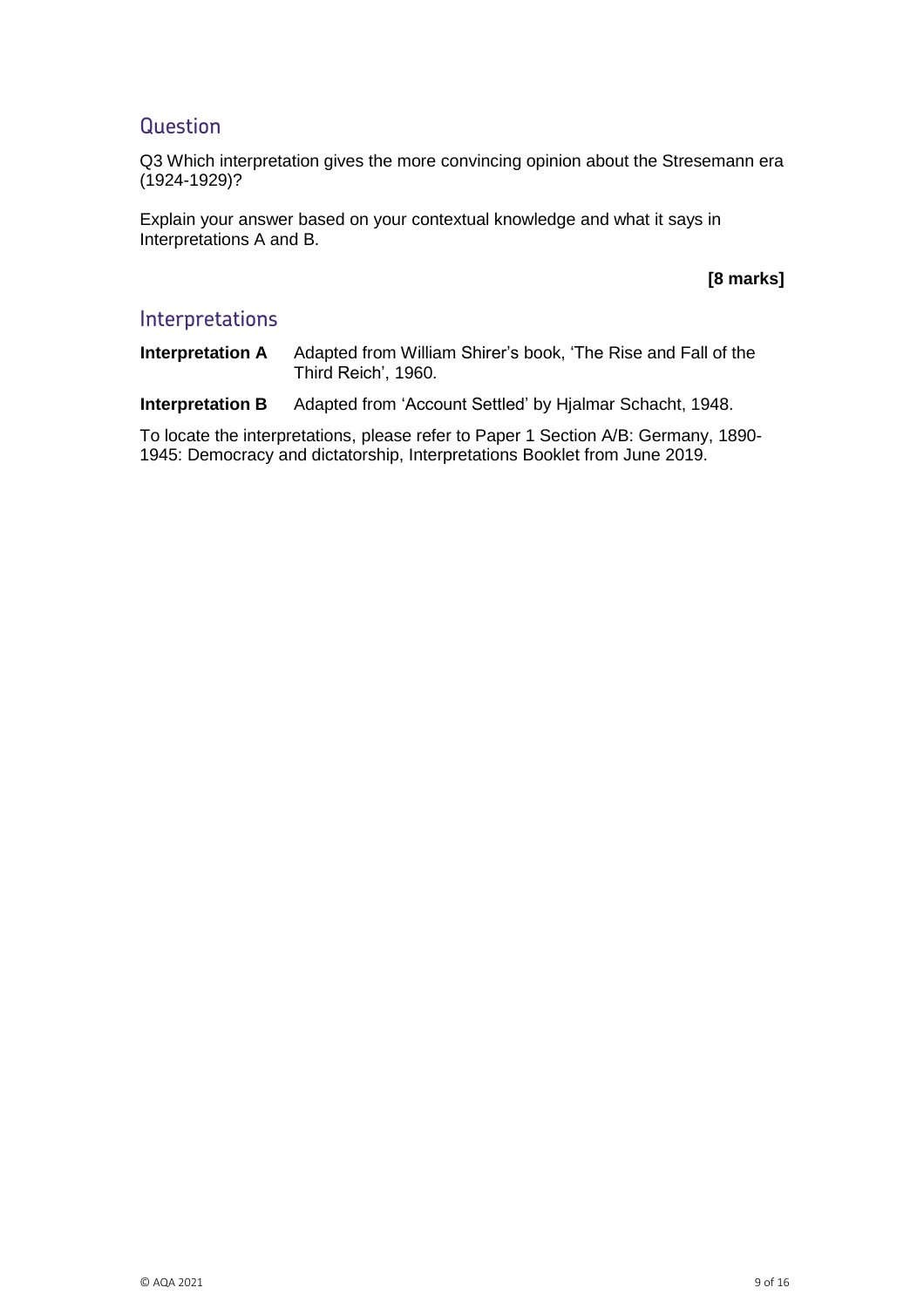### June 2019 1B Germany, 1890-1945: Democracy and Dictatorship

Interpretation A shows what Germany was going through and how loans going in to Germany helped because it saw employment go up, even though he is an American journalist and so has a biased view towards Germany. Interpretation B says that German governments borrowed millions and these loans were dangerous because they were often used for luxuries and non-essentials. It was written by a German, and therefore we can see clearly how Germany struggled.

Responses at Level 1 tend to be descriptive, often identifying some relevant features of the interpretation(s). While the focus of the question should be on the content, responses at Level 1 will often contain reference to provenance. This response, therefore, is credited at top Level 1 because it shows basic understanding of the opinion expressed about the Stresemann era in Interpretation A. No credit is given for what is written in relation to Interpretation B as much of it is copied from the interpretation.

L1: 1 mark

# Level 2 response

### June 2019 1B Germany, 1890-1945: Democracy and Dictatorship

I think that Interpretation B is more convincing on the Stresemann era as we can see from it that Germany clearly struggled because it shows the results of the Wall Street Crash on the Germans and how 'many Germans struggled' when they lost their lifetime savings. It is also correct that it was risky for Germany to rely on the Dawes plan as we know what happened in 1929 when America's economy collapsed and they demanded money back from Germany which left Germany bankrupt.

Interpretation A is also convincing as it shows how Germany looks to be going forward under Stresemann and how life was freer, more modern, and more exciting. Germany was stable in this time, which is shown when Stresemann signed treaties with other countries. However, interpretation B is more convincing because it shows how risky things were for Germany.

At Level 2, responses will offer simple evaluation of one or both interpretations. In doing so, they may expand on the features of the content of the interpretation(s) using relevant contextual knowledge in a way that implicitly addresses the question.

The above response is credited at the top of Level 2 because it uses simple knowledge to confirm relevant aspect of both interpretations. There is an attempt to come to a judgement, though this is asserted and, therefore, does not add to the response.

L2: 4 marks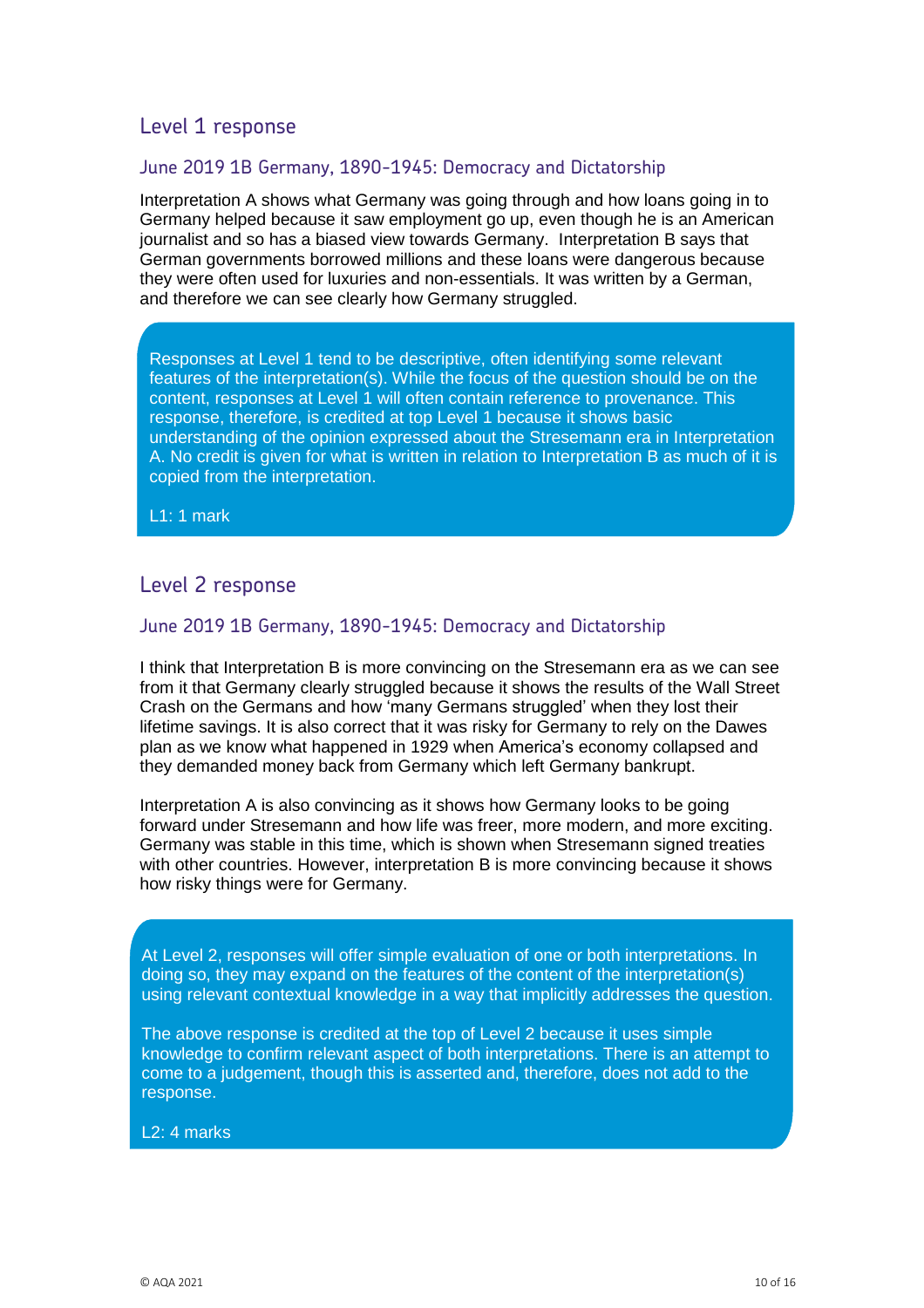### June 2019 1A/B Germany, 1890-1945: Democracy and Dictatorship

Interpretation A is convincing as we know Stresemann made Germany stronger and led Germany to the golden ages of 1924-1929. Interpretation A suggests that 'life seemed freer, more modern and more exciting.' I know this was the case as Germany managed to explore new German culture and Berlin challenged Paris as the cultural centre of Europe with its theatres, music, operas and books. The 'Kroll Opera' 'Zeittheatre' and 'All quiet on the Western Front' are all examples of popular cultural elements of things that made life for German citizens much better under Stresemann. Stresemann also improved international relationships for Germany through things like the Locarno treaties, which helps to explain why Stresemann won a Nobel Peace Prize for his work on fixing Germany.

Interpretation B is also quite convincing as he was correct stating that 'loans were dangerous' as America could ask for the loans back at any time. However, he exaggerates when he says that the loans were used for luxuries and non-essentials as although they were spent on entertainment, they were also spent on factories and job opportunities to help lower employment and increase economic growth in Germany which was essential if Stresemann wanted to improve Germany.

To conclude, I believe that Interpretation A is more convincing as although B was correct in the fact that there were some problems, the Stresemann era was great for many German citizens.

Responses at Level 3 must address both interpretations and will show developed evaluation in the response. Developed evaluation entails using detailed and relevant knowledge and understanding which is explicitly related to the content of the interpretations, and to the question. The above response is credited at Level 3 as it shows developed evaluation of both interpretations. It initially corroborates Interpretation A using well selected contextual knowledge about cultural life in Germany under Stresemann. It then successfully challenges what is said in Interpretation B about the use and impact of American loans. There is an attempt to come to an overall judgement about which interpretation is more convincing, though this is not substantiated, meaning that the response remains in Level 3.

#### L3: 6 marks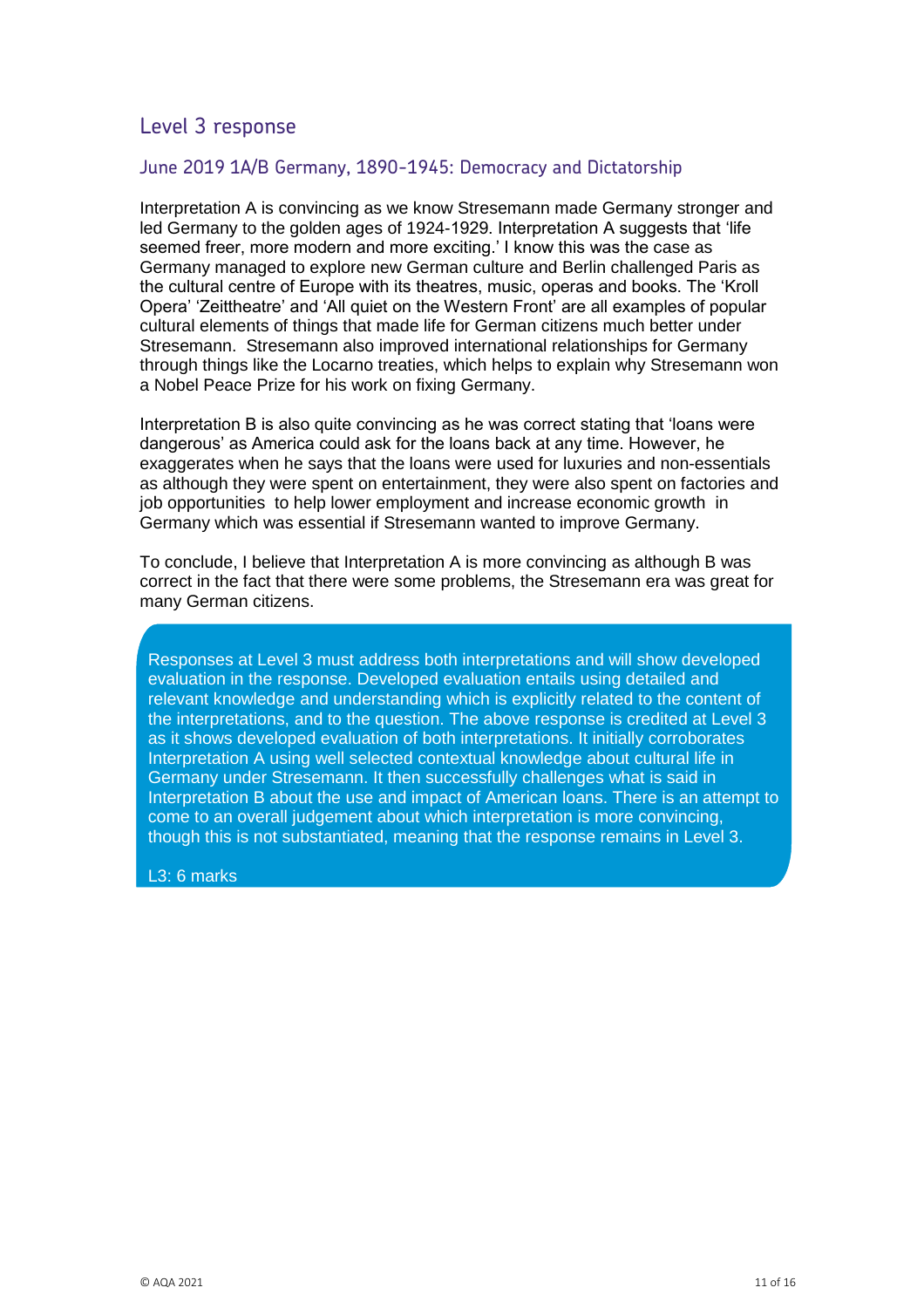### June 2019 1A/B Germany, 1890-1945: Democracy and dictatorship

Interpretation A is convincing to a large extent about the Stresemann era. This is because it correctly mentioned some of the improvements Germany experienced between 1924 to 1929. For example, it mentions how 'industrial production recovered to well above pre-war levels'. We know this is true because industrial output was greater in 1928 than it was in 1913 before the war. In addition, it mentioned how consumer spending went up by 20% in 1926, This is likely to be correct, as hourly wages rose every year between 1924 and 1929, meaning workers had more money to spend. It is also true that 'life seemed freer, more modern, and more exciting in the Stresemann era, as Weimar culture flourished with artists like Otto Dix and Bauhaus architecture.

Interpretation B is also quite convincing to a small extent. This is because it correctly identifies how Germany's economy failed in the long-term. We know that 'Germany borrowed millions' through the Dawes plan of 1924 where it was agreed that the US would loan Germany 800 million marks. In addition, we know that many German factories relied on these loans as when the US called their money back at short notice in 1929, the German economy collapsed. Moreover, it is true that this created unemployment because by the time Hitler came to power in 1933, a third of Germans were unemployed. However, interpretation B is slightly unconvincing because Stresemann's policies only failed due to the Wall Street Crash in the USA in 1929, and therefore they can not be blamed on him.

In conclusion, interpretation A is more convincing, because it focuses on the Stresemann era alone, whereas interpretation B talks mainly about the negative impacts of his policies that occurred after he died. A is also more convincing because it recognises the other effects of the Stresemann era and gives a more comprehensive picture 1924-1929 in Germany, whereas interpretation B only focuses on the economic issues.

. Responses at Level 4 will build upon the qualities seen in Level 3 by including complex thinking in the form of a substantiated judgement. It is common for these substantiated judgements to evaluate which interpretation is most convincing for the issue in the question. The above response is an example of how this can be done effectively. Here, detailed and well selected knowledge is used to evaluate both interpretations. The judgement is signalled at several points in the response, and in the concluding paragraph the response substantiates the judgement with reference to the breadth and comprehensiveness of the interpretations.

L4: 8 marks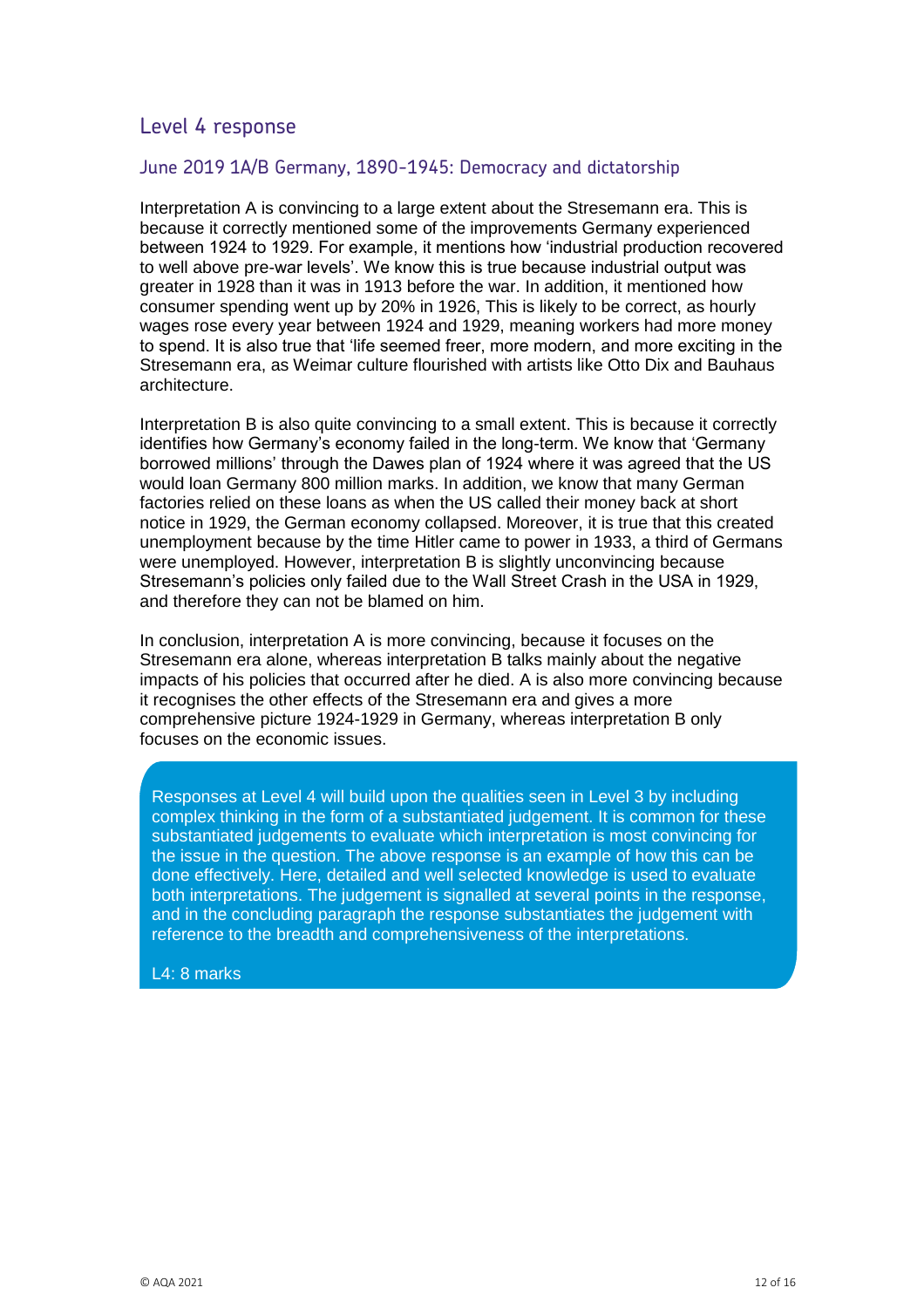# Question 1 British Depth Studies: 'How convincing is the interpretation about…?'

This 8-mark question requires students to evaluate how convincing an interpretation is in relation to the given issue in the question, using the content of the interpretation and their own contextual knowledge and understanding. Responses should attempt to address at least two aspects of the content of the interpretations, and must contain a substantiated judgement in order to be credited at the highest level.

The examples below draw from *2B/A Norman England…* and demonstrate qualities shown at each level of the mark scheme for this question type.

Beginning with the 2020 exams series, the wording of this question has been altered to encourage more students to focus on the content/what the interpretations say in relation to the question.

The student responses beginning on the following page are taken from the June 2019 papers and we have updated this question to reflect the new wording.

### Question

Q1. How convincing is **Interpretation A** about the Domesday Book?

Explain your answer based on your contextual knowledge and what it says in **Interpretation A.**

### **[8 marks]**

### Interpretation

**Interpretation A** An interpretation of the Domesday Book.

Adapted from an article by David Roffe in 'History Today', in 2007.

To locate the interpretation, please refer to Paper 2 Section B/A: Norman England, c1066-c1100, Interpretations Booklet from June 2019.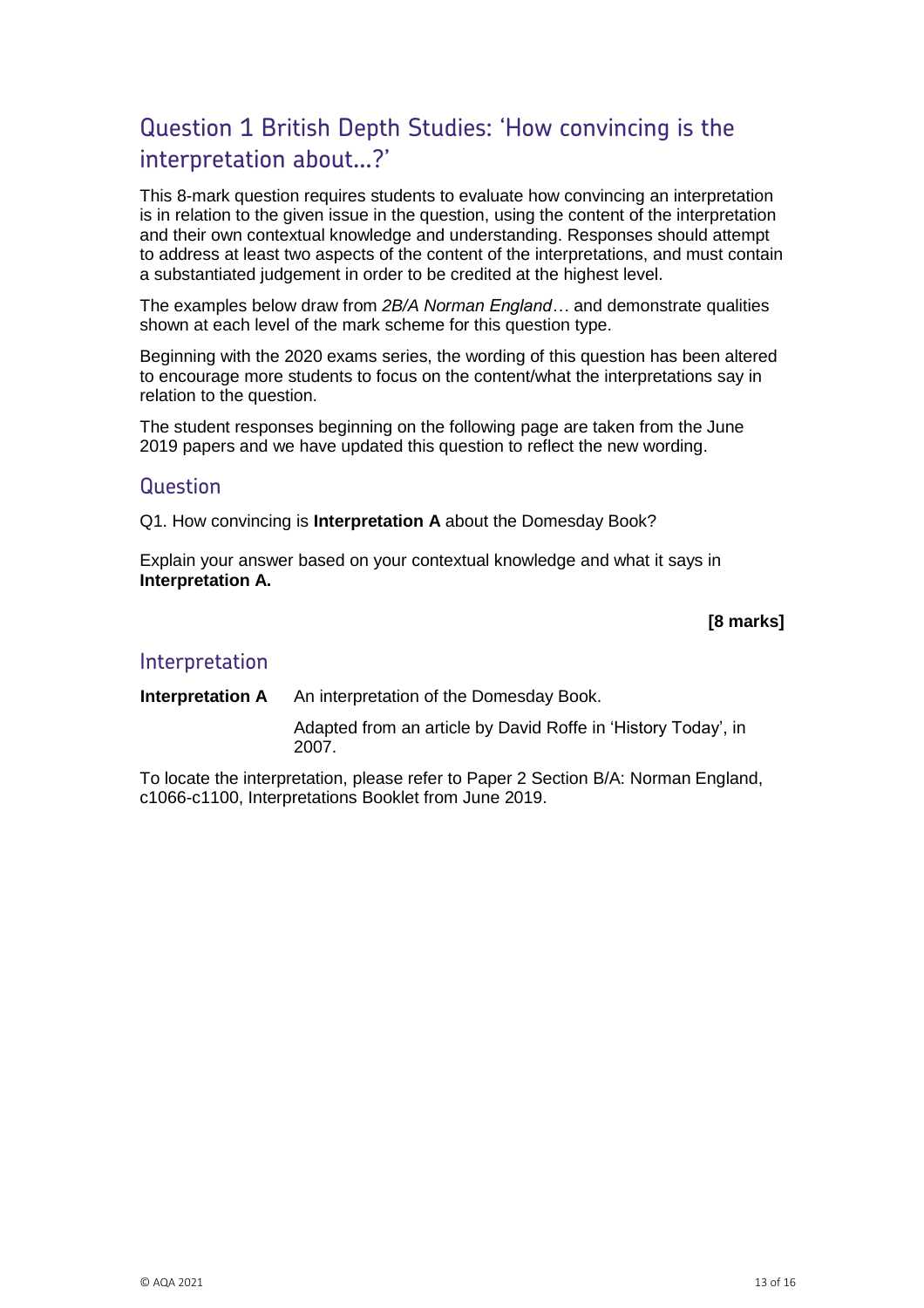### June 2019 Norman England, c1066-c1100

The Doomsday Book was ordered by William in 1085. It was a list of taxes, and showed who had paid and who hadn't and what land was William's and what wasn't his, which William could use to work out everything he owned in England. Having a list would help William know what was really his and what wasn't. This is why the interpretation is very convincing.

At Level 1, students are able to quote or paraphrase relevant parts of the interpretation, but struggle to support their points with accurate and relevant knowledge and understanding. This response was credited at Level 1 because it identifies a number of relevant features of the interpretation and makes an assertion about how convincing the interpretation is.

L1: 2 marks

## Level 2 response

### June 2019 Norman England, c1066-c1100

Interpretation A is very useful. Firstly, it is historically correct. It states that the book was 'ordered in 1085' by William. This is true and the year is correct, which means that it is convincing. It also gives us what is stated in the Domesday Book. He states that it can be seen as a list of taxes paid, taxes owed and a reassessment of taxes, a record of land-ownership.' He lists many reasons which shows that he knows what the book is about. He also states that the book had more than one purpose, which is true and which makes it more convincing.

The author ends the interpretation giving a reason why William would have needed the book. William's most urgent need in 1085 must have been for money. The author is saying that the book meant he could see where he can get taxes from. Normandy was under constant threat from the French, so William needed money to defend Normandy.

To conclude, the interpretation is very convincing. The author gives us historical and accurate dates, what it shows in the book and the reason for its creation.

The mark scheme for this question operates in much the same way as for the corresponding 'convincing' question on Paper 1. Responses that show simple evaluation of the interpretation will often expand on the features of the content of the interpretation, using relevant contextual knowledge in a way which implicitly addresses how convincing the interpretation is about the issue in the question. This response begins with several points of basic analysis, though there is evidence of simple evaluation at the end of the second paragraph. Here, the student uses their understanding of William's need to raise money to defend his lands in Normandy to link the motivations/purpose of the Doomsday book.

#### L2: 3 marks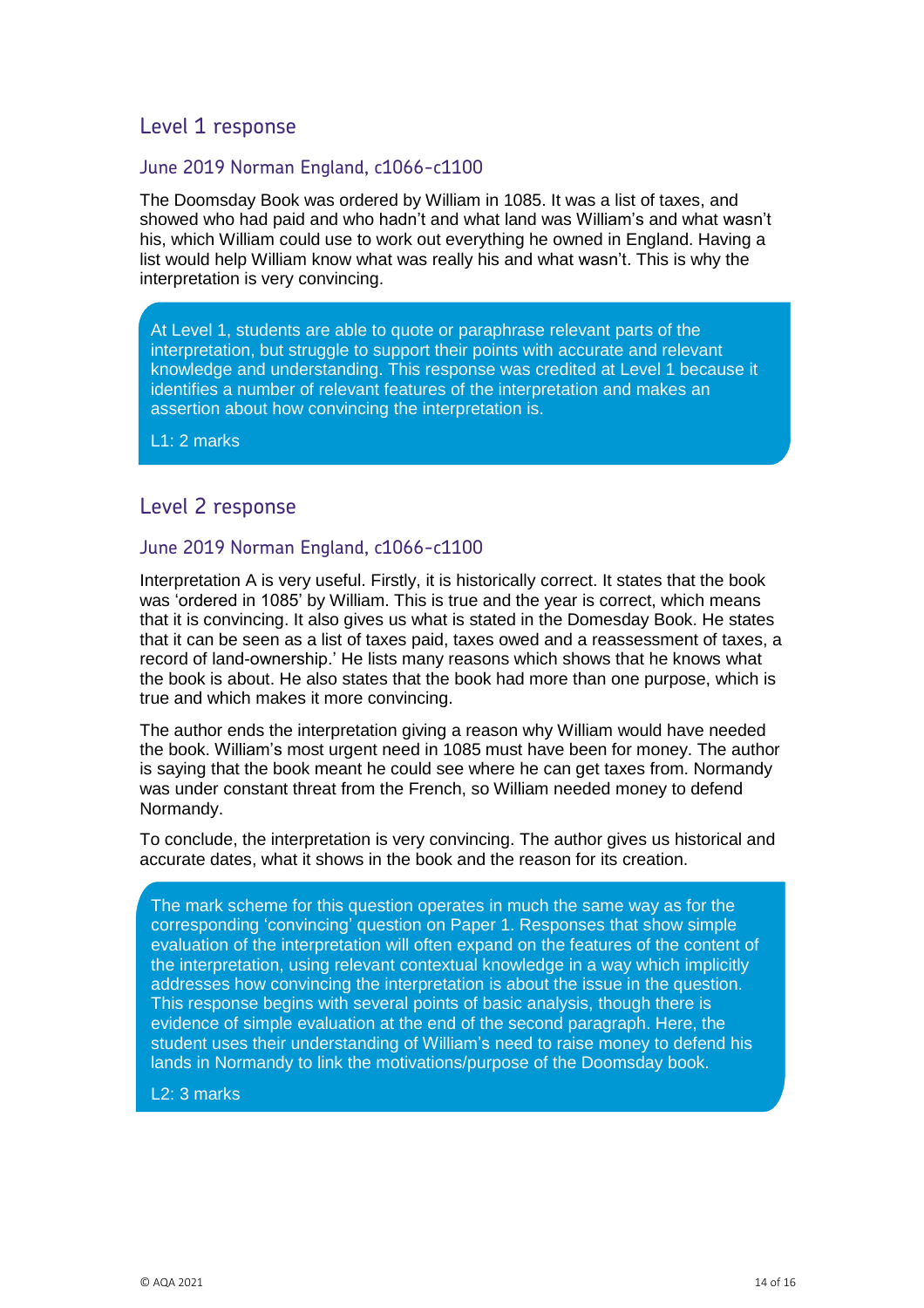### June 2019 Norman England, c1066-c1100

Interpretation A is very convincing about the Domesday book as it correctly states that it was ordered in 1085. The interpretation also says that it recorded land ownership which is true as the Domesday book was also meant to settle land disputes that had occurred since 1066. William did demand the survey so he could tax landowners more efficiently this is so William could extract as much money from his tenants as possible. The interpretation states 'his most urgent need in 1085 must have been for cash'. This is convincing as in 1085 he was concerned about an invasion in Normandy from the French so required significant amounts of money to raise a force.

The interpretation convincingly states that the survey was a confirmation of Norman rule. This is true as the survey showed the English people just how powerful and efficient the Normans were. The survey recorded 13,418 different towns and villages which was impressive.

Interpretation A is therefore very convincing about the Domesday book as it correctly states the purpose of the book as well as what it recorded.

At Level 3, responses will address more than one aspect of the interpretation and show developed evaluation, supported with specific knowledge and understanding in the response. The above response is credited at Level 3 because developed evaluation of the interpretation is shown in the first paragraph, where knowledge of the motives for creating the Domesday book is used to confirm what it says in the content. It recognises that the threat to William was specific to 1085 and relates it to his financial worries. A second aspect of the interpretation is addressed later in the response, though this remains simple as the evaluation is implicitly relevant to the question.

L3: 5 marks